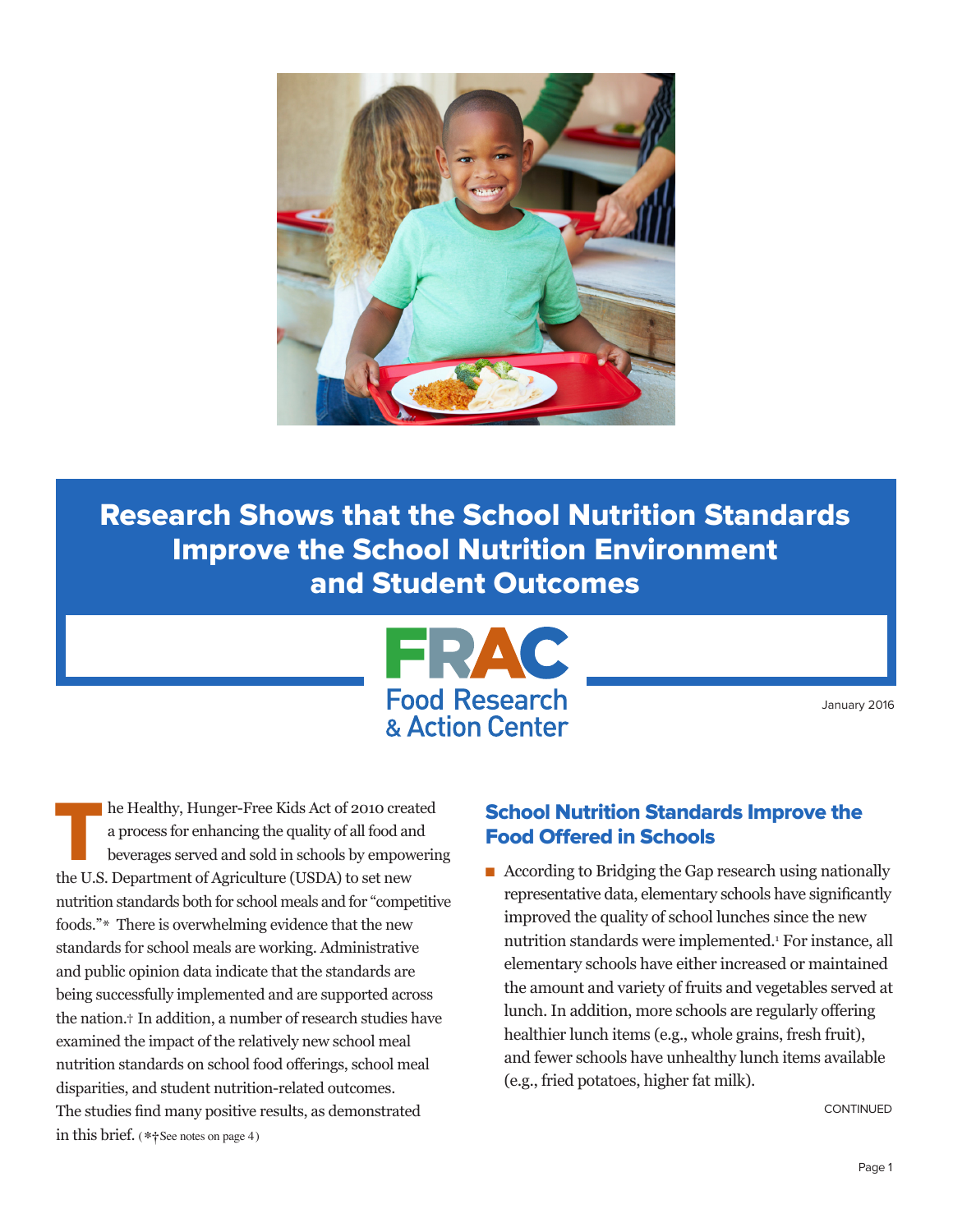- n The Centers for Disease Control and Prevention released national survey findings indicating that there have been a number of positive changes to school meals since the implementation of the new school nutrition standards.<sup>2</sup> For example, significantly more schools offered at least two different non-fried vegetables at lunch each day (79 percent of schools in 2014 compared to 62 percent in 2000). Significantly more schools also reported always or almost always engaging in practices that reduce the sodium content of school meals (e.g., using other seasonings instead of salt).
- Based on national data on 792 middle schools and 751 high schools participating in the National School Lunch Program (NSLP), significantly more U.S. secondary students attend schools offering healthier school lunches since the implementation of the new school nutrition standards.3 More specifically, there was a significant increase in the proportion of middle school students attending schools that offered non-fat milk and whole grains every day, and a significant increase in the proportion of high school students attending schools that offered whole grains, fruits, and vegetables every day. And at both the middle and high school levels, significantly more students attended schools that did not offer candy and regular-fat snacks or higher fat milk.
- n While school meals have improved in quality under the new standards, packed lunches brought from home continue to have lower nutritional quality than school lunches and do not meet school nutrition standards.<sup>4,5</sup> For example, packed lunches brought from home by pre-kindergarten and kindergarten students had more calories, fat, saturated fat, and sugar than school lunches, and less protein, fiber, vitamin A, and calcium, according to a study conducted after implementation of the new school meal nutrition standards in three rural Virginia schools.6

## School Nutrition Standards Reduce School Meal Disparities

 $\blacksquare$  Some prior school nutrition disparities have been reduced or eliminated since the implementation of the new school nutrition standards, based on national data on 792 middle schools and 751 high schools participating in the NSLP.7 In the 2010 – 2011 school year (prior to the implementation of the standards), students attending predominantly white schools and larger schools had significantly greater availability of some nutritious items. Most of these disparities were eliminated or reduced in the 2012 – 2013 school year (after implementation of the standards), as schools with higher percentages of minority students and smaller schools had increased their nutritious food availability. The authors of the study concluded that "meaningful improvements have been made in the nutritional content of NSLP meals offered to U.S. secondary students; these improvements have reduced prior NSLP meal disparities associated with school characteristics, particularly school size and student body race-ethnicity."

# School Nutrition Standards Improve Student Nutrition-Related Outcomes National Studies

 $\blacksquare$  A study using national data found that offering fruits and vegetables wherever foods were sold, only offering fat-free or low-fat milk, and having a greater number of nutrition environment improvements were associated with lower odds of overweight/obesity among high school students. This suggests favorable impacts on weight outcomes for students across the country with the full implementation of the new school meal and competitive food nutrition standards.8

CONTINUED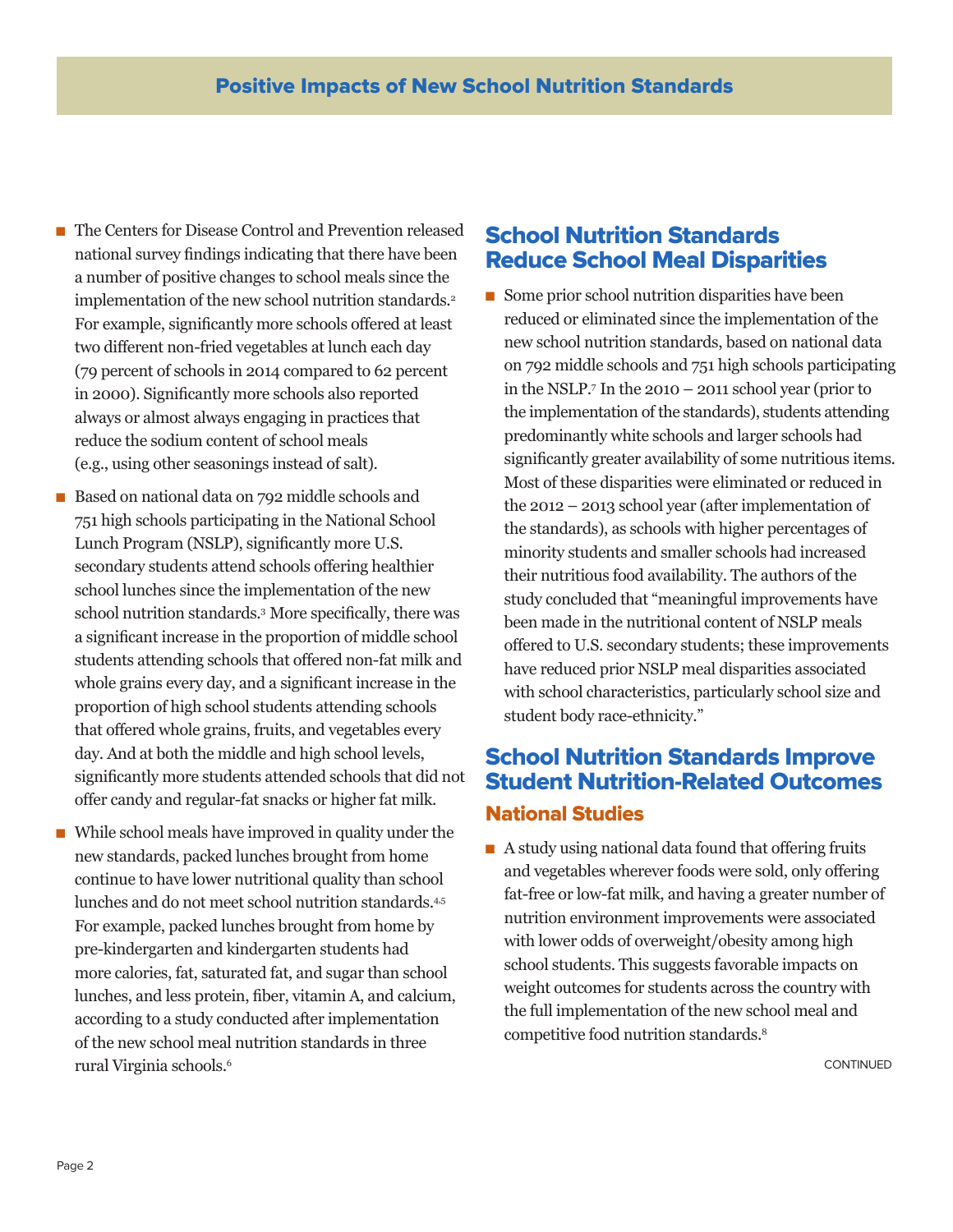n According to a national study of elementary school personnel by Bridging the Gap, most students have accepted the changes to school lunches since the implementation of the revised USDA school meals nutrition standards.9 School personnel at elementary schools serving a higher proportion of students eligible for free and reduced-price lunch also perceived increases in lunch purchases and consumption. Generally positive student reactions also were observed among middle and high school students in another Bridging the Gap national report.<sup>10</sup>

### School District Studies

- n Researchers examined the impact of the new fruit and vegetable nutrition standards for the NSLP in a pilot study of elementary and intermediate schools in one Houston area district in the fall of 2011. The standards positively impacted students' fruit and vegetable selection and consumption.
- $\blacksquare$  Vegetable consumption and fruit selection both significantly increased at lunch after implementation of the standards among elementary and middle school children in an urban, low-income school district of Massachusetts.12 In addition, food waste did not increase in the district under the new standards.
- Based on a study of 7,200 middle and high school students in a diverse, urban Washington State school district, the school foods selected by students were more nutrient dense and had fewer calories per gram after implementation of the new standards.13 The study also found that school meal participation did not significantly change after implementation.
- Researchers observed students eating reimbursable NSLP meals at eight elementary schools in one southeast Texas school district before and after implementation of the new school meal patterns.<sup>14</sup> Significantly more students selected fruit, 100 percent fruit juice, other vegetables (e.g., green beans, celery), total grains, whole grains, protein foods (e.g., meat, poultry, cheese), and milk after implementation, and significantly fewer selected starchy vegetables. Among students selecting them, students also consumed significantly greater amounts of "total fruit plus 100 percent fruit juice" and red-orange vegetables. The study found no differences in food waste for fruit, whole grains, and most vegetables.
- n A study in an urban, low-income school district in Connecticut found significant increases in fruit selection at lunch after the standards went into effect.<sup>15</sup> In addition, among students selecting vegetables, they consumed significantly more of the serving and threw less away after implementation of the standards. A similar pattern was observed for entrees. The authors concluded that "overall, the revised meal standards and policies appear to have significantly lowered plate waste in school cafeterias."

**For more information on the school nutrition standards, visit FRAC's website at www.frac.org.**